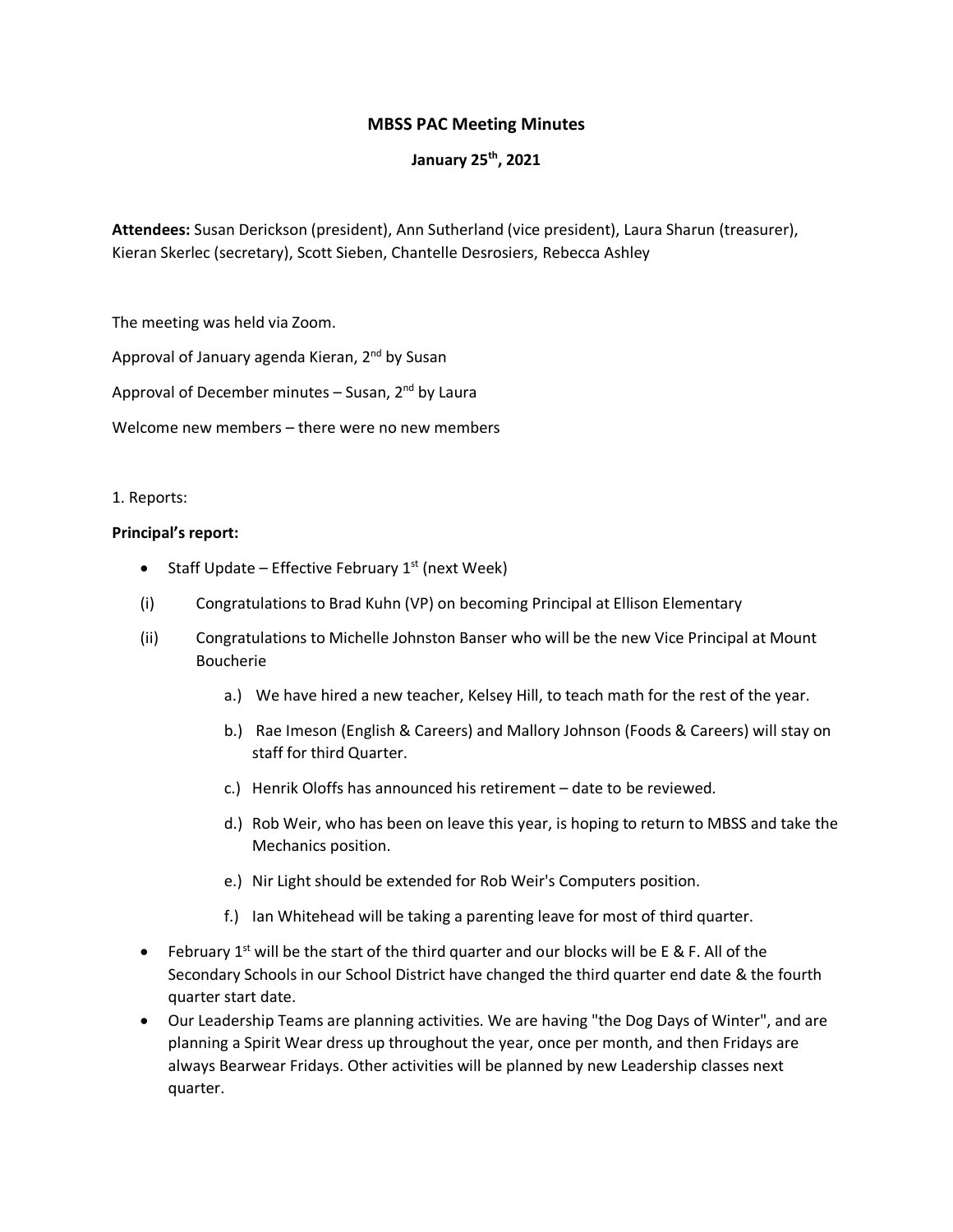- Band will be attending some virtual competitions.
- Dance is continuing to sell chocolates as a fundraiser. Thank you to everyone who purchased some for supporting our programs. (Let me know if you would like any!)
- Athletics we are holding a tournament meeting tomorrow and are looking at a program fundraiser. We are hoping things will be back to normal next year.
- PAC Requests Thank you again. We are in the process of purchasing items.
- Grad Grad Council and Ms. Wowchuck are working on two plans for the grad ceremony. One taking place at Trinity Baptist and the second being a school stage walk and virtual ceremony. COVID restrictions will determine which one will happen.

# **Treasurer's Report:**

- General Account Balance is \$526.91
- Gaming Account Balance is \$36,034.95
- We have received a \$500 cheque from the Peachland Legion. The cheque has been drawn on their gaming account which means we cannot deposit into our general account (which is our preference). Laura will reach out to our Legion contact to ask if this can be changed.

**COPAC Report:** Rebecca attended the meeting on January 4th. The meeting was held via Zoom. Some points of interest included:

- BCCPAC representative Sarah Shakespeare report:
	- $\circ$  There are several awards open for nominations all the information is available on the BCCPAC website/ members tab /awards - things like new parent involvement and lifetime membership contribution.
	- o The AGM is set for May 1. There are four director spots open as well as Vice President for BCCPAC. Deadline for nominations is February  $28<sup>th</sup>$ . There is a document titled Roles and Responsibilities for these roles, that Sarah encouraged everyone to read and consider publishing for their own PAC use.
	- $\circ$  BCCPAC has requested that any PAC looking to make amendments to their bylaws / resolutions that the deadline to submit is in February.
- Safe Schools Committee's next meeting is 9 AM February 3 where they will discuss the role of the RCMP resource officers in schools.
- Indigenous Education Committee:
	- o Provided 51 Christmas hampers to families in need.
	- $\circ$  This committee has asked that the PAC ensure that the school webpages show the correct Aboriginal Advocate contact information.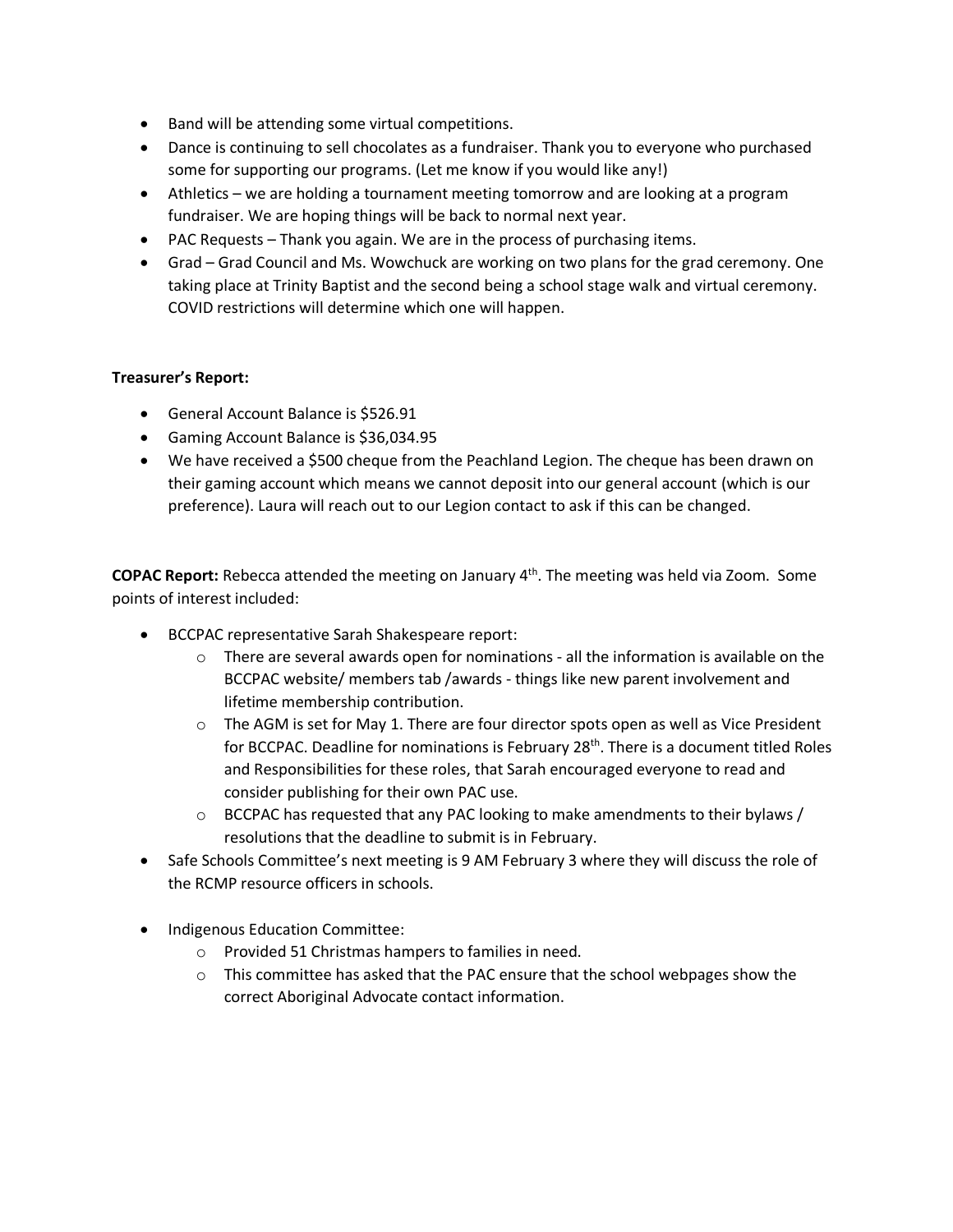- Trustee report by Moyra Baxter:
	- $\circ$  Discussions continue regarding re-allocation of French Immersion from both GMS and KSS to MBSS and OKM.
	- $\circ$  Capacity issues continue to be a problem as catchment and International Students contribute. SD23 has legal obligations to fulfill commitments to International Students. This is being reviewed in consideration of future capacity.
	- $\circ$  In response to capacity issues at MBSS, SD23 is moving on the approval of a new secondary school site, which is expected to happen by April 2021. School completion is expected in 3-5 years.
- Superintendent Report:
	- $\circ$  The discussion at all the schools is to stay safe and diligent in COVID practices, but also to remain flexible in reviewing plans as information changes. IHA has not declared any school transmissions. Some, presumed to be at the schools, could have happened elsewhere due to multiple exposures in activities or gatherings outside of the school.
	- $\circ$  All staff must now do active health check every day in order to enter the school properties.
	- $\circ$  Central Okanagan Teachers Association is asking everyone... please if your kids are sick keep them home, keeping everyone else safe.
- The next COPAC meeting will be held Feb  $1<sup>st</sup>$  @7pm via Zoom. Rebecca will attend.

## **Updates:**

- COBSS: A KSS PAC member, who is also involved with COBSS, will be meeting with the COBSS president in order to come up with suggestions for specific changes to the BC gaming guidelines. Scott has suggested that we approach COBSS about possibly paying the fees for our 10 bursaries, having COBSS make selections and we would pay the bursary money directly to the students, thus avoiding the 3<sup>rd</sup> party distribution. Susan will follow up with KSS PAC and COBSS to share this idea.
- Constitution and Bylaws: Revised documents have been sent to all PAC members along with an outline of the additions, deletions and changes that have been made to the original documents. PAC members are asked to review these documents prior to February's meeting. During February's meeting we can address any questions or concerns and put the documents to a vote.

## **New Business:**

• Grad Council Blood Drive – Grad council is running a blood drive through February. Students 17yrs and over can sign up through Google Classroom. Parents can register to donate with the Canadian Blood Services. Donation dates are:

February 8/9 at the Baptist church by Hudson Road Elementary, 2630 Alhambra Dr, West Kelowna

February 10/11 at Kelowna Canadian Blood Services, 103-1865 Dilworth Drive, Kelowna